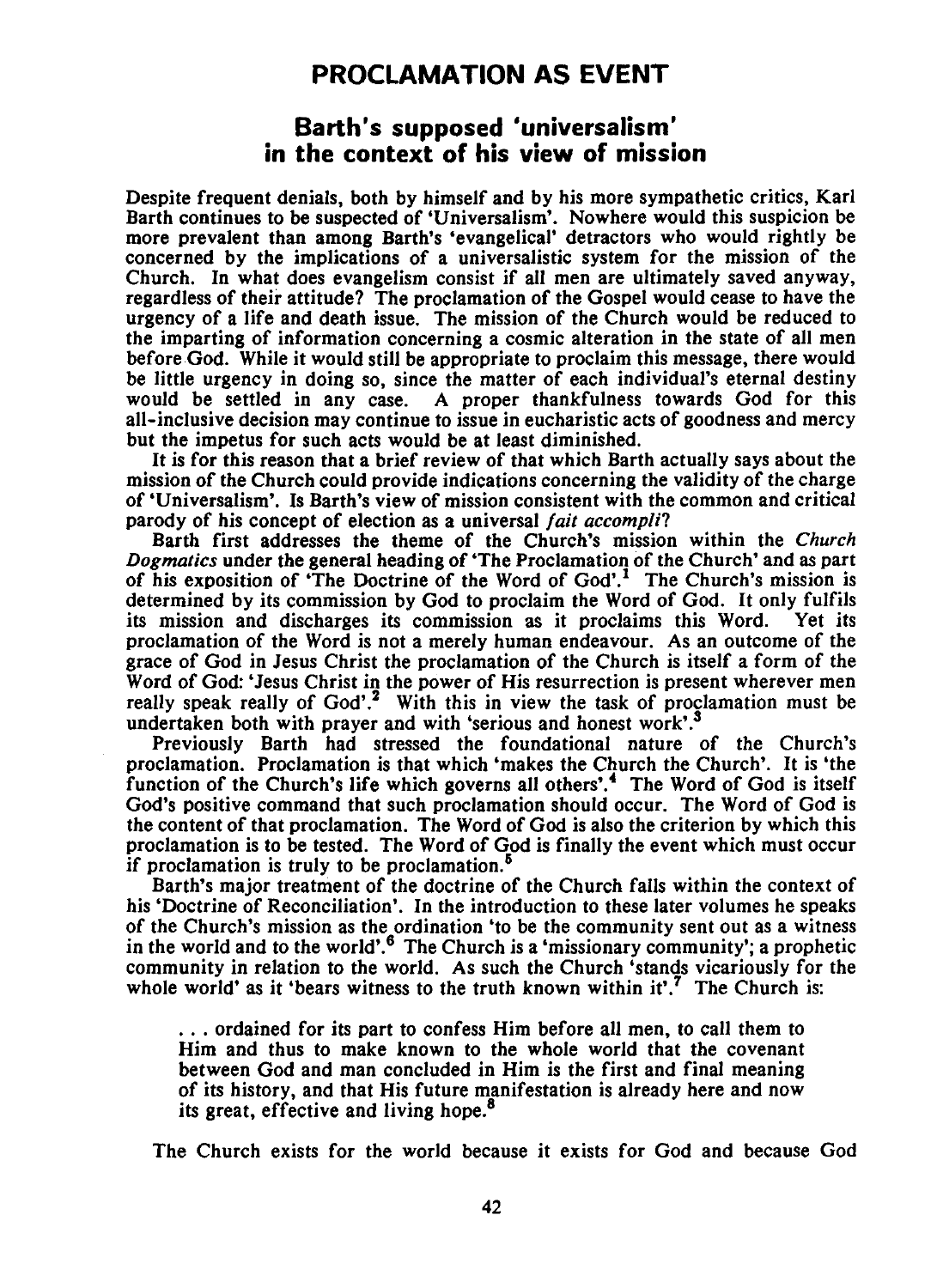himself, as the electing God, exists for the world. $9$  While the Church is separated from the world by being called out of the world by the Word of God it is nonetheless, and at the same time, genuinely called into the world.<sup>10</sup> It exists for the world as it performs its mission.<sup>11</sup> Though the world is in 'no position to know itself in its true reality',<sup>12</sup>it is given to the Church, in its knowledge of the covenant between God and man, to know the world as it truly is.<sup>13</sup>

The task of the Church, empowered by the Holy Spirit, is the confession of Jesus Christ.<sup>14</sup> The Church's ministry is positively defined by its call to exist actively in the world as the community of Jesus Christ,<sup>15</sup> but it is not its ministry to do the work of Jesus Christ or to take His place (it cannot itself reconcile the world to God). Rather it is called to confess Jesus Christ to the world as 'the work of God accomplished for it'.<sup>16</sup> The ministry of the Church must consist therefore in the proclamation, explanation and application of the Gospel as the Word of  $God<sup>17</sup>$ . For Barth however there is no false tension between the Church's proclamation and the Church's action:

No matter how we understand speaking or proclamation on the one side and acting or healing on the other in the ministry of the community, and no matter what the community may think it is commanded to do and may actually try to fulfil along these two lines: there can be no doubt that in the light of its origin, of the Giver of its task who is also its content, its ministry and witness have always to move along these two lines: not merely along either the one or the other, but along both; and no less along the one than the other, but with equal seriousness and emphasis along both.<sup>18</sup>

While expounding the minstry of the Church, Barth draws a distinction between the Church's evangelism and the Church's mission. He defines evangelization as the task of the Church within the confusing context of the identification of Church and State: a confusion compounded by the 'even more curious custom of infant baptism'.<sup>19</sup> Evangelization must consist in a call to those who are 'within in theory but not in practice'; a declaration of the Gospel 'on this shifting frontier between true and merely nominal Christians'. 20

But the mission of the Church in its narrower but also its true and original sense consists in the attesting of the Gospel amongst the nations of the world: the proclamation that Jesus Christ died and rose again also for those who have 'fallen victim' to 'false beliefs in false gods'.<sup>21</sup> According to Barth, this task ought not to be restricted to some missionary society composed merely of 'friends of missionary work': the true missionary society 'can only act representatively for the whole community which is as such a missionary community.<sup>322</sup> The goal of the Church's mission is not to 'convert the heathen' since this is the work of God alone but it is to bear testimony to this work and to do so by serving and never by mastering or ruling.<sup>23</sup>

The purpose of 'missions' must be to make known the Gospel. No other purpose, such as the extension of a European or American culture, must be allowed to predominate or even be admitted. $24$  In its mission the Church must maintain a sincere respect and also an equally sincere lack of respect for other religions; that is to say, it must reject the 'crass arrogance of the white man', but must equally reject any compromise of the Gospel by attempts to locate 'points of contact and the like'.<sup>2</sup> 'Missions' must be concerned with the establishment of the whole ministry of the Church, contributing to general education and medical care, though such tasks must never become ends in themselves.<sup>26</sup>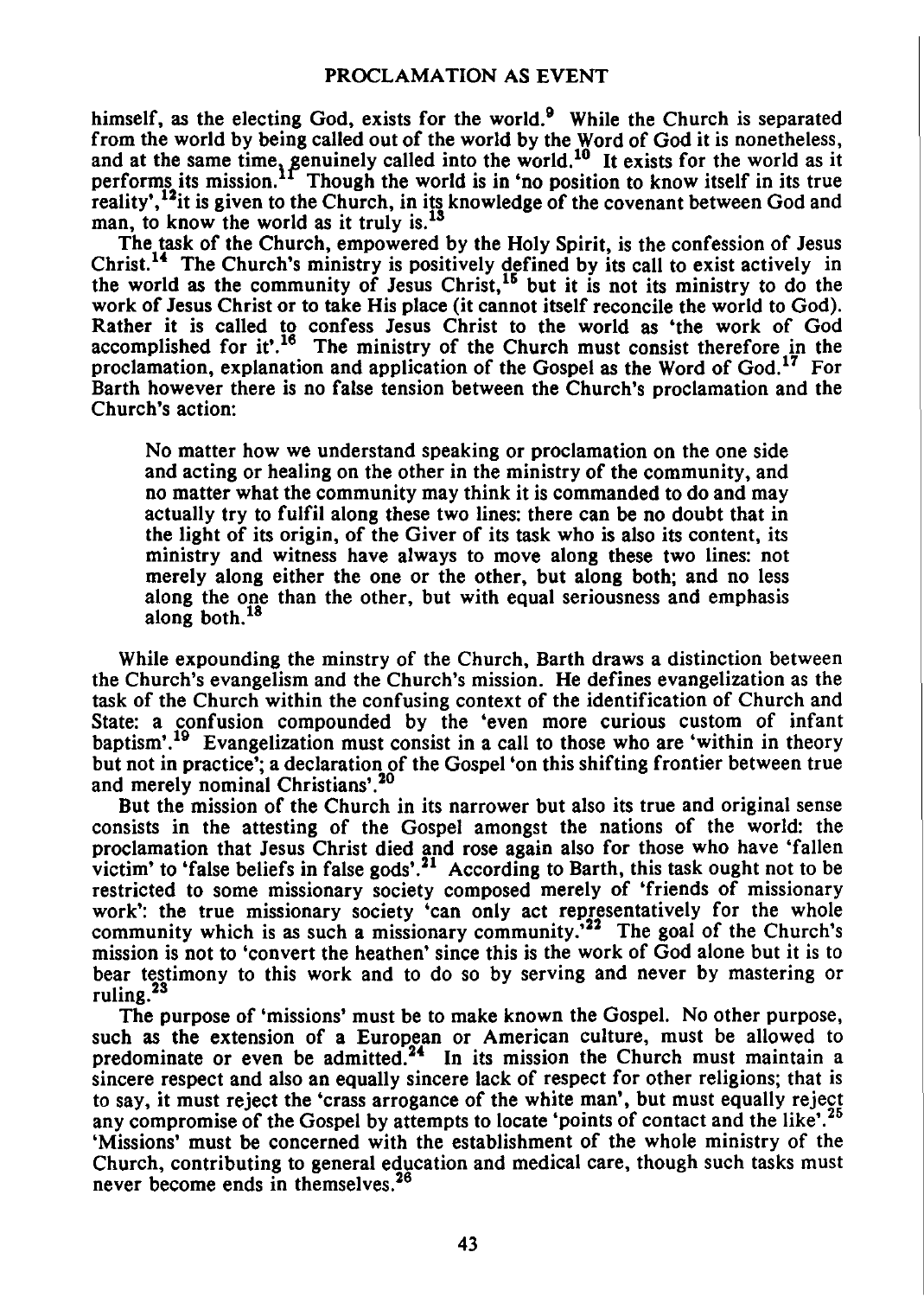But while all this demonstrates the crucial and irreducible place of mission in Barth's understanding of the Church, it does little to throw light on the original question. Does Barth's concept of mission tend to confirm or deny the suspicion of 'Universalism'? Is the proclamation of the Church the means through which the Holy Spirit causes a real change to occur in the lives of the hearers or is it merely the declaration that this change has already occurred in a manner that is inclusive of all men?

If we are to understand Barth correctly, we must realize that this question poses a false and artificial alternative. For Barth the response to both possibilities can only be 'Yes'. At the heart of Barth's theology there is a tension that various critics of Barth have sought to resolve in one way or the other. Barth is properly interpreted only when this tension is recognized as irresolvable. When it is recognized not as an 'either  $\dots$  or  $\dots$  but as a 'both  $\dots$  and  $\dots$ . When it is recognised, in fact, as being a wholly illusory and imposed tension in the first place.

For Barth the theological definition of all men is determined by the doctrine of election. Man's being is not some autonomous state determined by man's own being and actions, it is rather determined by God's gracious decision of election. This eternal decision has been made actual in Jesus Christ who Himself has borne the divine rejection on behalf of all men. All men are ontologically defined as elect in Him since He alone is the true definition of authentic humanity.<sup>2</sup>

The Christian community consists of those who know this truth, both for themselves and for all men.<sup>28</sup> Therefore the content of their proclamation is that this decision concerning the being of man has been made:

In Jesus Christ thou, too, art not rejected - for He has borne thy rejection - but elected. A decision has been made, in Jesus Christ, concerning the futility of thy desire and attempt to live that life; and it has been decided that thou canst live only this other life.<sup>29</sup>

Ontologically both the Christian and the non-Christian are defined as elect in Jesus Christ: their election is that which has happened 'to' rather than 'in' their human nature and history. The Christian is one who has recognized this fact while the non-Christian is one who has not yet recognized or no longer recognizes it. Thus far the distinction between the Christian and the non-Christian is noetic rather than ontological.<sup>30</sup>

This same noetic distinction between the Christian and the non-Christian is continued in the fourth volume of *The Dogmatics.31* That which makes a man a Christian is his knowledge of his being as a reconciled man. The individual addressed by the Church in its proclamation is one who 'lacks the knowledge of the Gospel and is thus supremely needy',  $3^2$  one who 'suffers by reason of ignorance'.<sup>33</sup> The call to faith is a call 'to acknowledge' (anerkennen), 'to know' (erkennen), and 'to confess' (bekennen):<sup>34</sup>

As this human act it has no creative but only a cognitive character. It does not alter anything. As a human act it is simply the confirmation of a change which has already taken place, the change in the whole human situation which took place in the death of Jesus Christ and was revealed in His resurrection and attested by the Christian community.

But to dismiss Barth's view of the distinction between the Christian and the non-Christian as being 'merely' noetic would be seriously to misrepresent him. Knowledge in this context, both for Barth and for the Bible, cannot merely mean the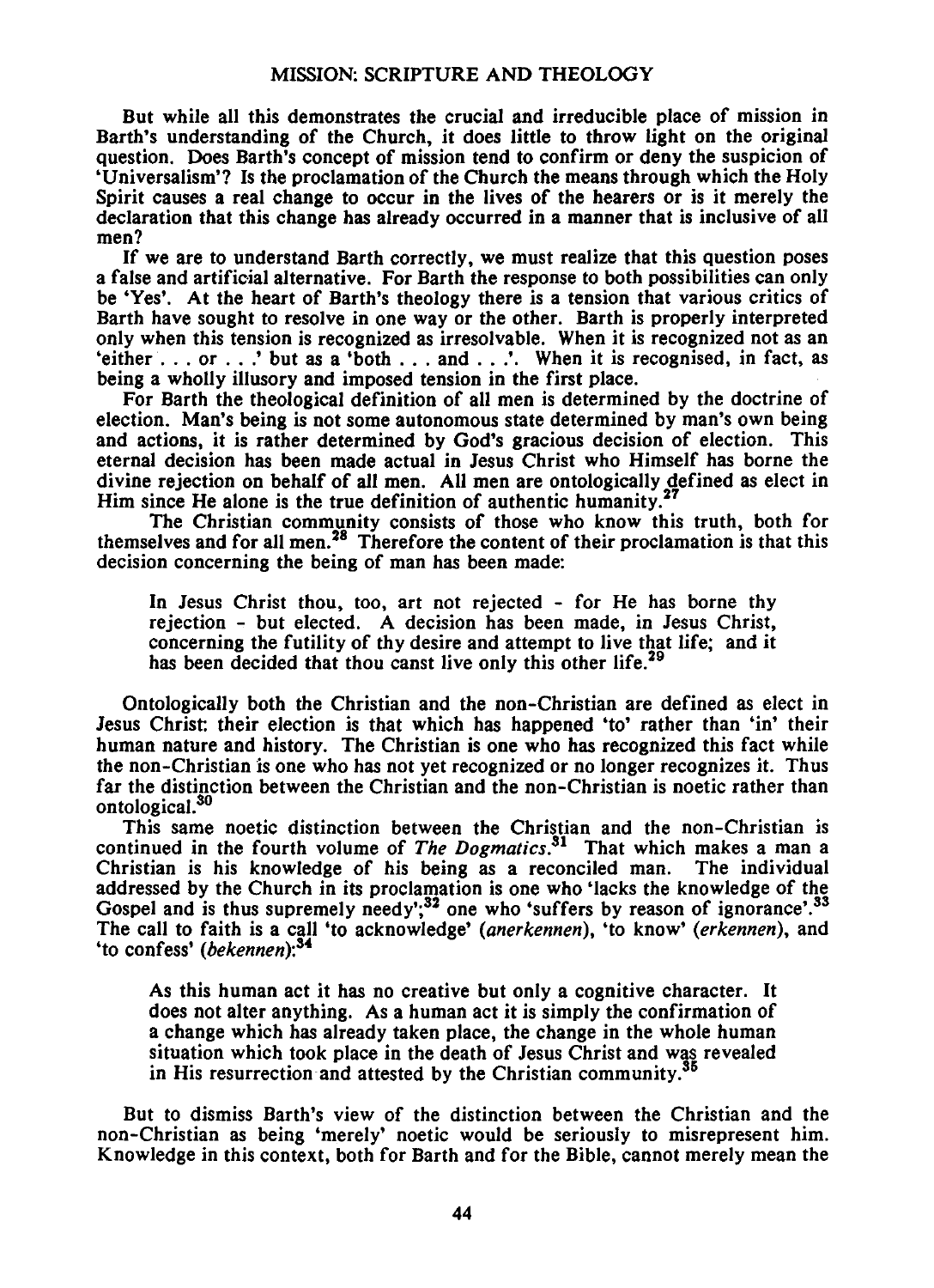'acquisition of neutral information'. It is rather the process in which that which is known comes to man and totally transforms him. The event of the knowledge of salvation is itself an event of salvation; the 'total alteration of the one who it befalls'.<sup>36</sup> More than merely an enlightenment to knowledge, man's calling creates a 'distinction and alteration' of man's being and is thus both noetic and ontic in character.37 It is such because, as a true event of proclamation and hearing, it is an event of the Holy Spirit.

Just as the work of the Son is no mere addendum to the eternal decision of the Father, so also the work of the Holy Spirit is no mere addendum to the completed work of the Son. Barth expounds man's salvation as a fully Trinitarian event. As a work of the Holy Spirit, man's reconciliation is an event not only *de iure* but also *de facto.ss* 

The human act of faith has a cognitive rather than a creative character but, since this act can only occur in the power of the Holy Spirit, it is also a creative event: the positing of a new being, a new creation, a new birth, a total change in man's whole situation.<sup>39</sup> The work of the Holy Spirit in the 'calling' of the elect is the 'objective' difference *(die objektive unterscheidung)* which 'corresponds objectively' *(entspricht objektiv*) to the distinction which is peculiar to the elect.<sup>40</sup> The work of the Holy Spirit in the calling of men is that by which 'their election is accomplished in their life' *(zur Vollstreckung ihrer Erwiihlung in ihrem Leben).41* For Barth, the Holy Spirit is the 'divine Noetic which has all the force of a divine Ontic'.<sup>42</sup>

The ontological definition of all men as elect in Christ is not therefore some 'static Platonic form invalidating the genuine history and decisions of men'.<sup>43</sup> God's eternal decision of election, which is made actual in Christ, includes man's actual participation in that event of election. The relationship between Jesus Christ and other men is not merely ontological it is also dynamic and ontic. Reconciliation is an act of God, not a state but an event.<sup>44</sup>

That all men are ontologically defined as elect in Jesus Christ implies that, in its mission, there is no other valid way for the Church to address men or to view men than according to this definition. There is no other valid definition of the being of man. The Church's testimony must be unequivocal. Its message is good-news. It must proclaim to every man that Jesus Christ died and rose again for him also. It must never reverse the ordained relationship between election and rejection, promise and threat. 46

But the election of man in Jesus Christ is not a decision of the eternal past that is 'left behind' by human history: this would be to totally misunderstand Barth's view of the nature of eternity as God's authentic temporality. The event of election includes an eternal decision of the Father, the actualization of that decision in the death and resurrection of the Son, and the realization of that decision in the life of the Christian in the power of the Holy Spirit. For Barth there is no tension here, still less a contradiction. There is an ontological definition that applies equally to all men. There is an ontic event in which the Holy Spirit remains the free Lord.<sup>46</sup>

The Church is commissioned by God to declare this ontological definition; to proclaim the good-news of man's election in Jesus Christ. The Church does not possess the power to make any man one of the elect nor even to make it clear to any man that he is elected. This is the prerogative of God alone.<sup>47</sup> But when the Church's proclamation is truly proclamation, when it is truly a form of the Word of God, then not only a noetic human event but also an ontic and creative event occurs in the power of the Spirit. It would not be possible within this brief essay to give a comprehensive account of the manner in which Barth avoids the charge of 'Universalism'. It is rather the purpose of the essay simply to question whether his account of the Church's mission is consistent or inconsistent with a 'universalistic'